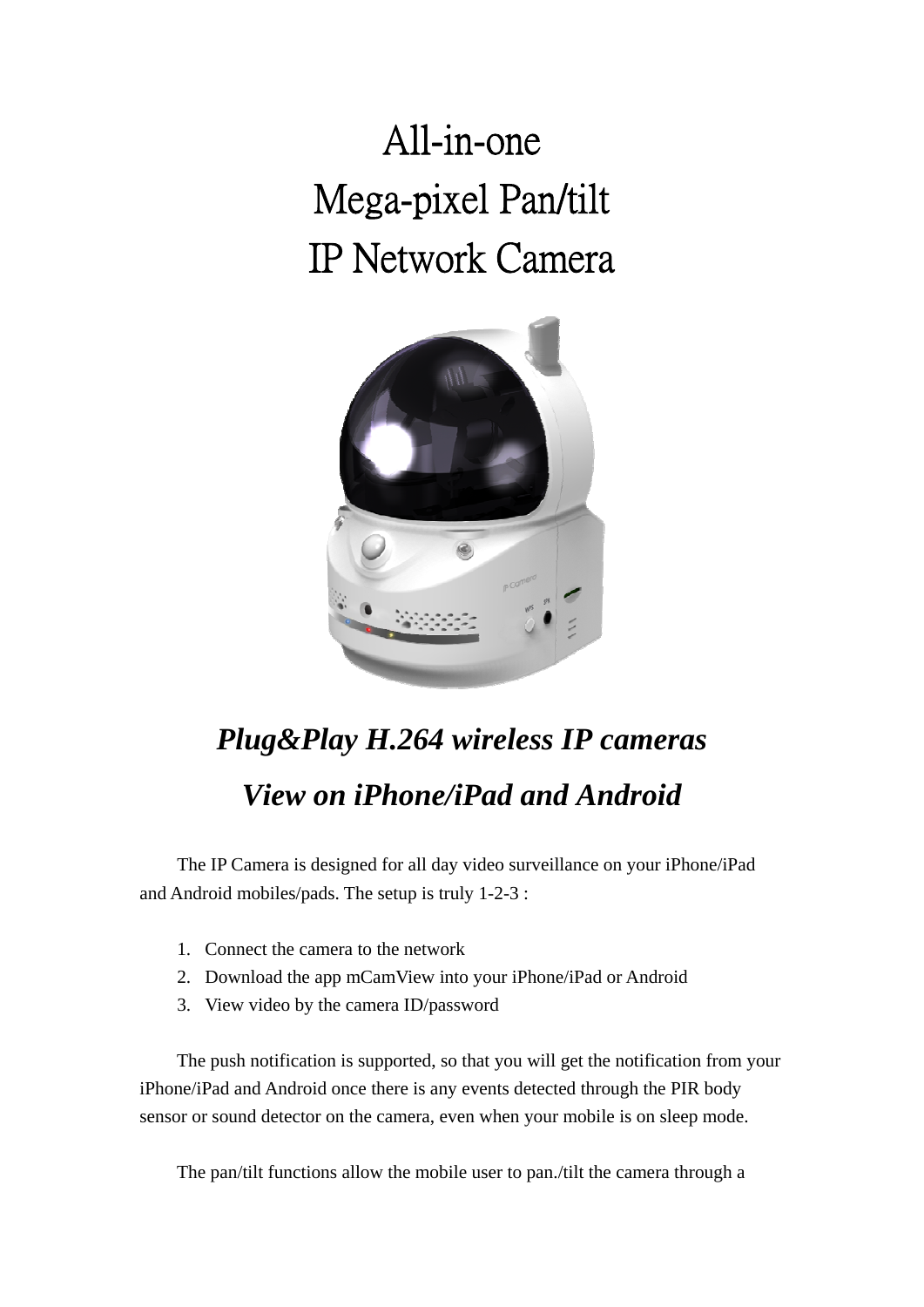finger move on the mobile screen. You could monitor the whole room with a single camera.

The SD card recording is supported, and you could playback the recorded video on your iPhone/iPad and Android. You could also do the SD card recording only when there is PIR or sound detection to save the SD card storage size. The PIR and sound detected recording has a 5 seconds pre-recording, so that you will always catch the critical moment.

For day & night usage, there are two video sensors/lens on the camera, one for day and one for night. The day lens and night lens focus are separately tuned for day light and Infra Red light for best video quality. No ICR, no mechanical problem.

Two-way audio is supported. You can monitor the synchronized video/audio and talk to or warn the people around the camera from your iPhone/iPad and Android once you got the push notification. There is a built-in speaker and a speaker jack is provided so that you could connect any high power speaker to the camera for your needs.

The WPS(WiFi Protected Setup) is supported. You could set up the WiFi connection of the camera with the router by clicking the WPS button on the camera and on the router at the same time. No more complicated WiFi configuration.

An infrared thermometer is provided. You could monitor the temperature of the environment of the camera. And you could setup the camera to trigger alarm when the environment temperature is out of a specified range.

The IP camera is ideal for securing small businesses, home offices and residences. The IP Camera is a perfect replacement of the alarm system and baby monitor in your house and shop. .

## *Features*

- $\triangleright$  Plug & play by ID/password, no IP address or DNS settings.
- $\triangleright$  H.264 video compression
- Mega-pixel for up to 1280x800 resolution at 30 fps.
- $\triangleright$  Pan/tilt control.
- $\triangleright$  Two sensors/lens for day and night separately.
- $\triangleright$  PIR body detection, effective distance 7 meters.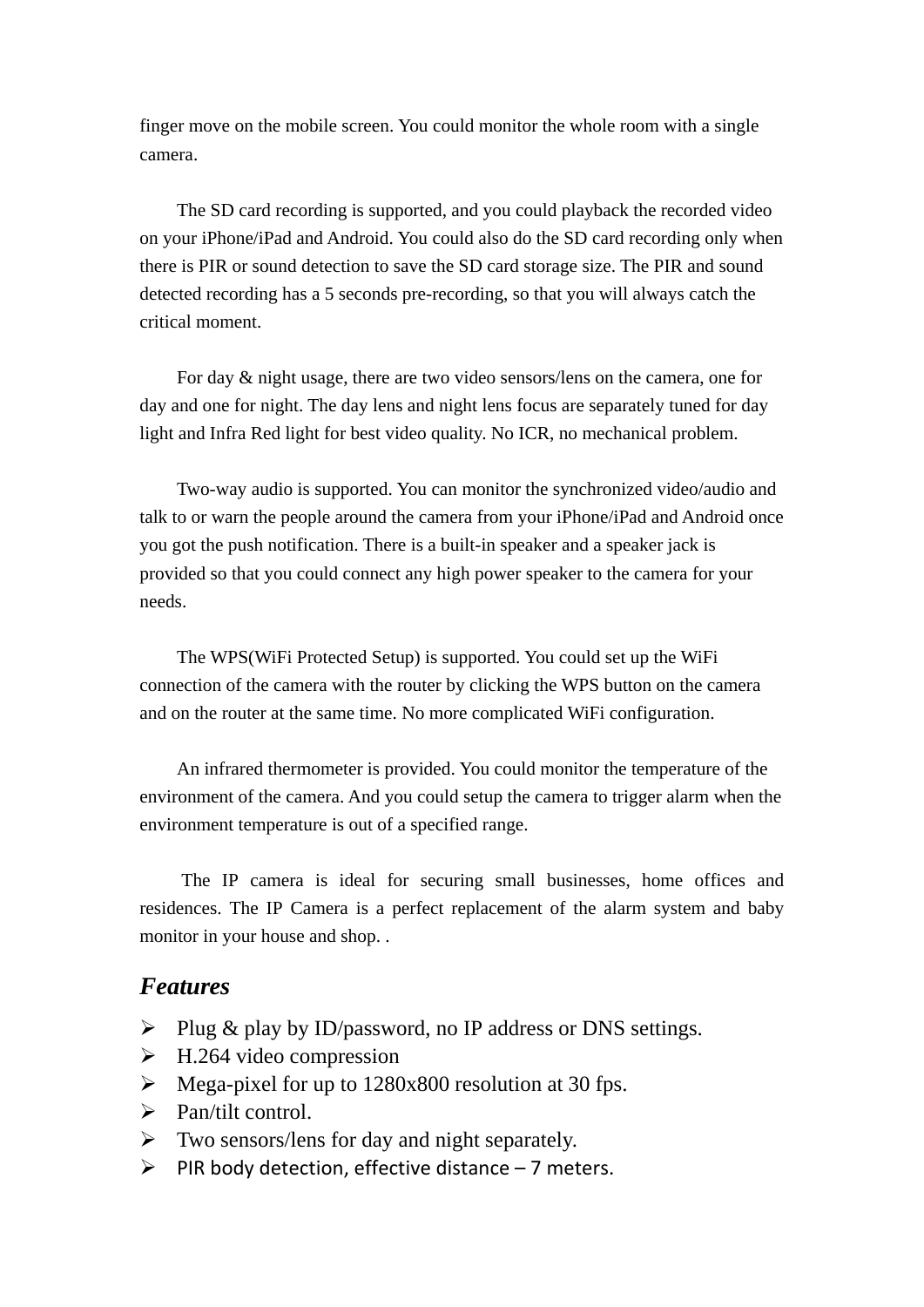- $\triangleright$  Two way audio.
- $\triangleright$  Infrared thermometer and temperature alarm control.
- $\triangleright$  SD card video recording with 5 seconds of pre-recording..
- $\geq$  802.11 n wireless with WEP and WPA/WPA2 security support.
- WPS (WiFi Protected Setup) support.
- $\triangleright$  Triple video streaming on PC, mobile and SD card recording.
- $\triangleright$  Night mode control support automatic, manual and scheduled modes.
- $\triangleright$  Connect up to 20 users simultaneously
- $\triangleright$  Bundle with free video management software CamView.
- $\triangleright$  Push notification on iPhone/iPad and Android for PIR, temperature and sound detection.
- Email/ftp alarm message for PIR and sound detection.
- $\triangleright$  Event scheduling.
- $\triangleright$  Video recording on NAS device.
- $\triangleright$  Internal real time clock
- $\triangleright$  Watchdog function to prevent system failure.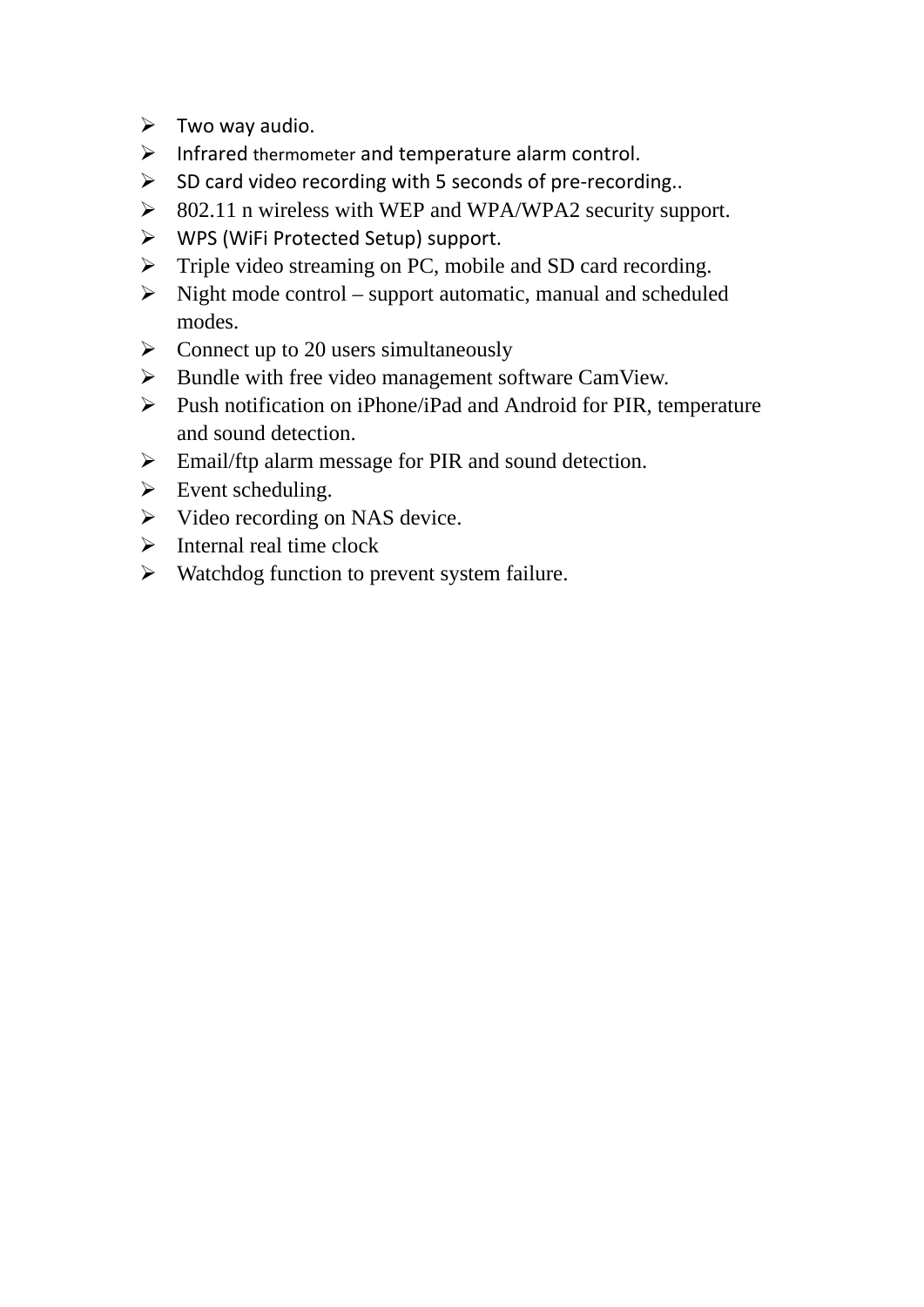## *Specifications*

| <b>Models</b>               | Mega-pixel with Pan/tilt                                          |
|-----------------------------|-------------------------------------------------------------------|
| <b>Power</b>                | DC 12V, 1A                                                        |
| <b>Processors</b>           | RISC CPU, hardware video processing and compression.              |
| <b>Network interface</b>    | Ethernet 10BaseT/100BaseTX, Auto-MDIX, RJ-45                      |
| <b>Wireless interface</b>   | IEEE 802.11n 90 - 150 Mbps                                        |
|                             | IEEE 802.11g 6 - 54 Mbps                                          |
|                             | IEEE 802.11b 1 - 11 Mbps                                          |
|                             | Transmit power: 14.5dBm typically @ 802.11g                       |
|                             | 17.5dBm typically @ 802.11b                                       |
|                             | Receiver sensitivity: 54Mbps: Typical -73dBm @ 10%<br><b>PER</b>  |
|                             | 11Mbps: Typical -86dBm @ 10%                                      |
|                             | <b>PER</b>                                                        |
|                             | Antenna gain: 0.1 dBi                                             |
| <b>Pan/Tilt control</b>     | Pan viewing range $180^{\circ}$ ( $-90^{\circ} \sim 90^{\circ}$ ) |
|                             | Tilt viewing range $90^{\circ}$ ( $0^{\circ} \sim 90^{\circ}$ )   |
| <b>Image sensor</b>         | RGB Mega 1/4 inch CMOS                                            |
|                             | Day and night separate sensors                                    |
|                             | Automatic exposure control, automatic white balance,              |
|                             | automatic gain control, automatic brightness control.             |
| <b>PIR</b> sensor           | Effective distance $-7$ meters                                    |
| <b>Infrared thermometer</b> | <b>Infrared</b>                                                   |
|                             | Range: $-40 \sim 115$ °C, accuracy: $+$ -0.5°C                    |
|                             | Field of view : 90 degree                                         |
| <b>Light sensitivity</b>    | 0.2 Lux (IR LED off)                                              |
|                             | 0 Lux (with 10 meters IR LED on)                                  |
|                             | Automatically turn on the IR LED on low light                     |
|                             | environment.                                                      |
| Lens                        | 4.2 mm, F2.4, viewing angle: $66^\circ$ , fixed iris.             |
|                             | focus range: 30 cm to infinity                                    |
|                             | Day and night separate lens                                       |
| <b>Buttons</b>              | One reset button, to factory default settings                     |
|                             | One WPS button for automatic WiFi setup                           |
| <b>Indicators</b>           | One LED for Internet connection status indication                 |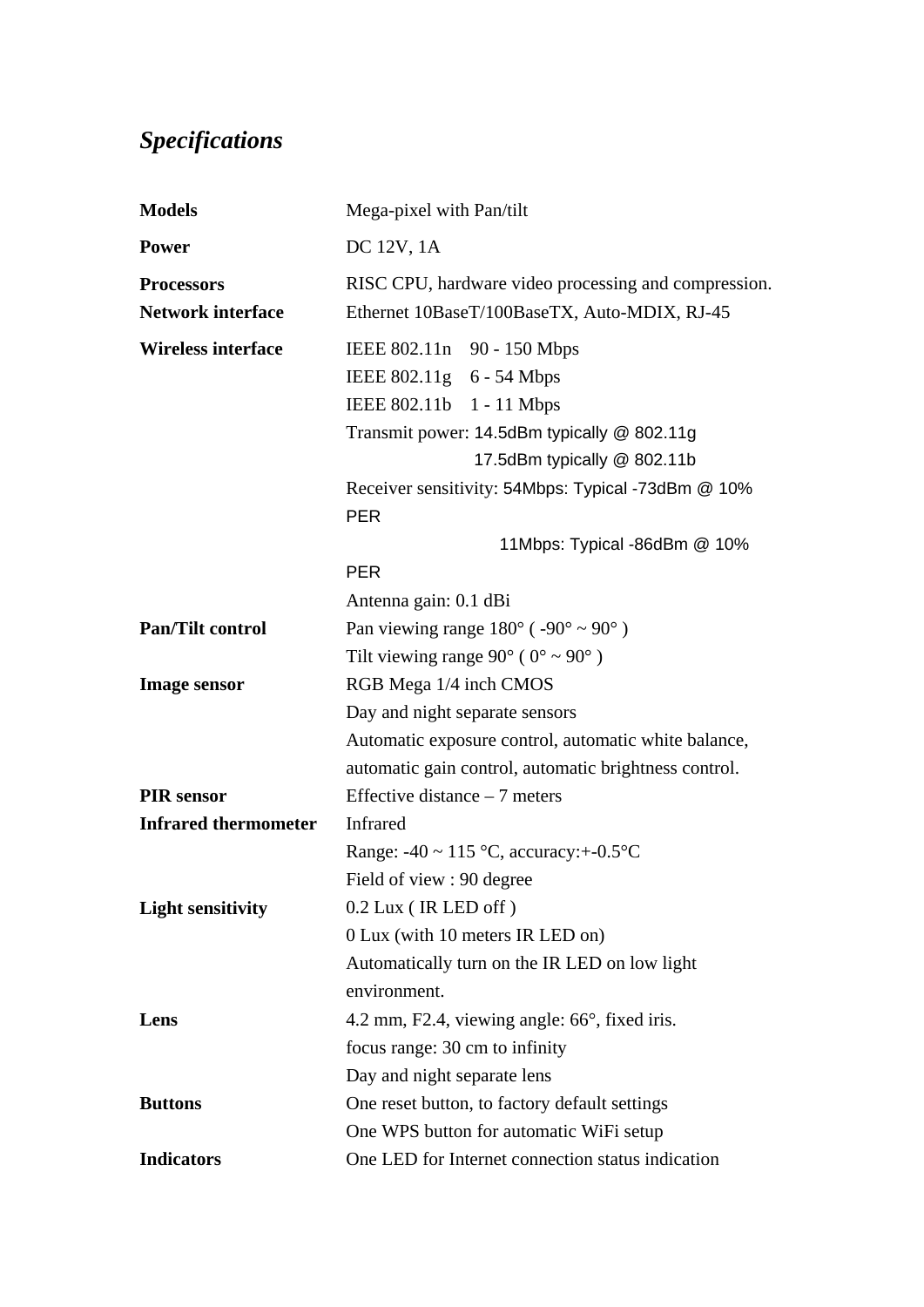|                               | One LED for Ethernet connection indication                     |
|-------------------------------|----------------------------------------------------------------|
|                               | One LED for SD card recording indication                       |
| <b>Video compression</b>      | H.264, baseline profile level 3.1                              |
| <b>Video streaming</b>        | Separate frame rate/resolution/bandwidth settings              |
|                               | for PC and mobile.                                             |
| <b>Video settings</b>         | Resolution: (WXGA)1280x800, 1024x768, VGA(640x480),            |
|                               | QVGA(320x240)                                                  |
|                               | Bandwidth: 64k, 128k, 256k, 512k, 768k, 1M, 1.2M, 1.5M, 2M, 3M |
|                               | bps                                                            |
|                               | Frame rate : 1~5, 10, 15, 20, 25, 30 fps                       |
| <b>Audio</b>                  | Built-in microphone for audio monitoring                       |
|                               | Built-in 0.5W speaker for alarm and half-duplex two-way        |
|                               | audio.                                                         |
|                               | Speaker jack for external speaker                              |
|                               | Audio compression: G.711                                       |
| <b>Security</b>               | Web management username/password protection                    |
|                               | Video display ID/password protection                           |
|                               | WiFi WEP and WPA/WPA2 security mode                            |
| Installation,                 | Plug & play by ID/password.                                    |
| management and                | Video management software-CamView for video access             |
| maintenance                   | and multi-camera management                                    |
|                               | Firmware upgrades via FTP                                      |
| <b>Web browsing</b>           | Built-in web server for standard web browser access            |
|                               | Video display on IE browser                                    |
|                               | Video snapshot on any browser                                  |
| <b>Supported protocols</b>    | IPv4, HTTP, TCP, ICMP, RTSP, RTP, UDP, RTCP,                   |
|                               | SMTP, SNTP, FTP, DHCP, ARP, DNS, PPPoE, etc.                   |
|                               |                                                                |
| <b>Accessories (included)</b> | Power adaptor, RJ45 Ethernet cable, quick installation         |
|                               | guide, CD with installation software and User's Manual,        |
|                               | ID/Password card.                                              |
| Video management              | Surveillance software for viewing and archiving up to 36       |
| software                      | cameras                                                        |
| <b>Users</b>                  | Up to 20 simultaneous unicast users                            |
|                               | (depends on video settings)                                    |
| <b>Alarm and event</b>        | Events triggered by PIR and sound detection                    |
| management                    | Email/ftp alarm message                                        |